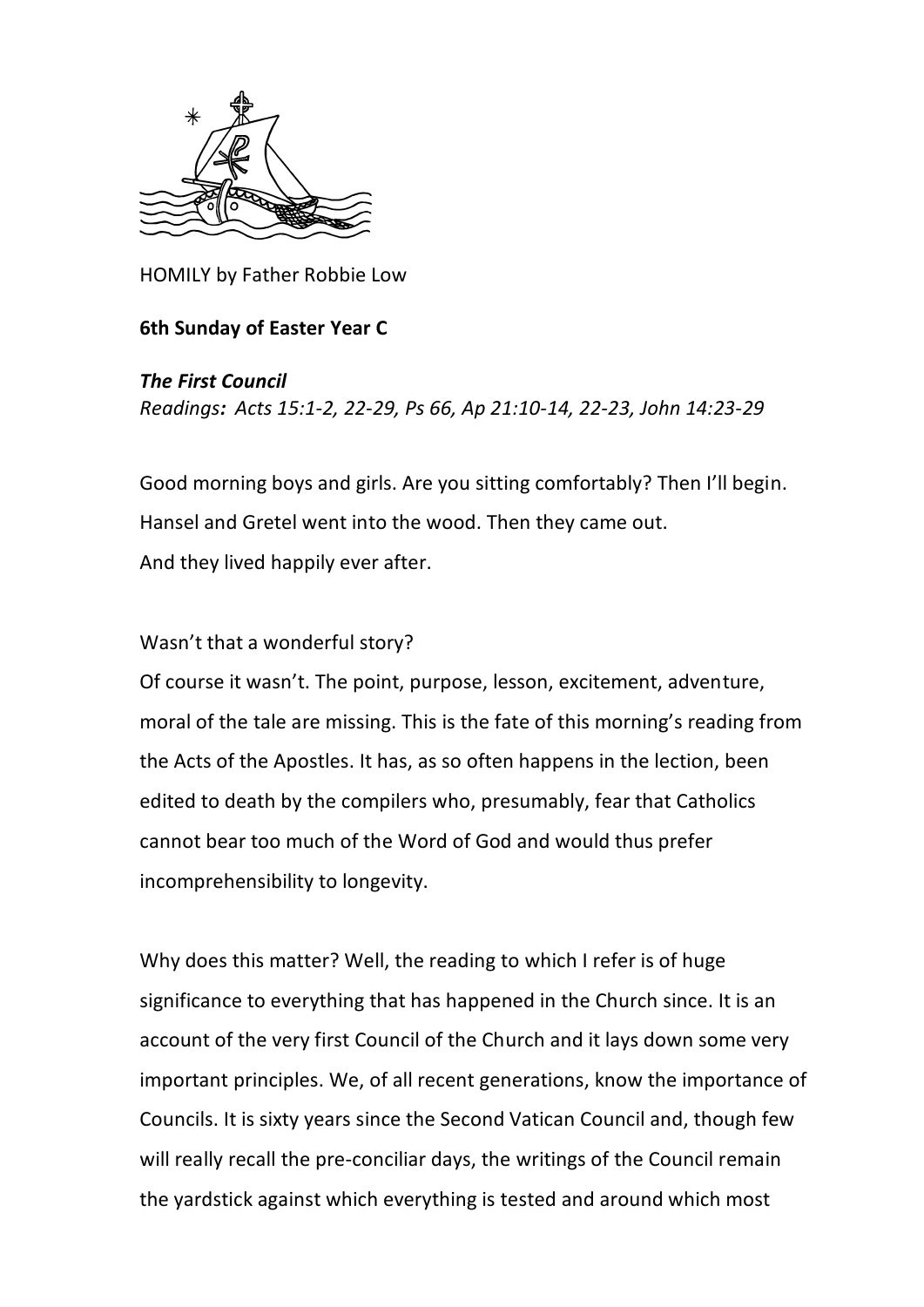arguments rotate. Of course this should not be the case, for several reasons. As Pope Benedict XVI was keen, frequently, to emphasise…..Councils do not stand alone. The Councils of the Church are intended to be consequential and cumulative. The inspiration of the Holy Spirit on the life of the Church is not contradictory. He is not fickle and changeable. So Benedict talked constantly about 'the hermeneutic of continuity' as opposed to the 'hermeneutic of rupture'. The truth maybe presented in different ways but the truth remains inalienable. Vatican II was not at liberty to trash the Council of Trent any more than The Council of Lyons would have sought to undo the Council of Nicaea. To think like that is to adopt a purely Protestant approach where private opinion trumps revelation and tradition, where modernity and the spirit of the age reign sovereign over the wisdom of the ages. This is to contradict the Holy Spirit of God, which, according to Jesus, is the only unforgiveable sin. It is also, on a daily basis, to invite a circular and self-referential tyranny. We become prisoners of the culture rather than liberators of the lost.

This becomes even more significant when we live in the wake of a Council whose principal documents, though available, are largely unread by the faithful and much that is attributed to Vatican II is not in the documents of that Council.

So the principles on which Councils rest is ever more vital and this is where today's eviscerated passage is so important. This, the Council of Jerusalem, takes place in c. 50 A.D. It is summoned to address a huge and pressing question. On its deliberations hangs the future of the Church and our place in it.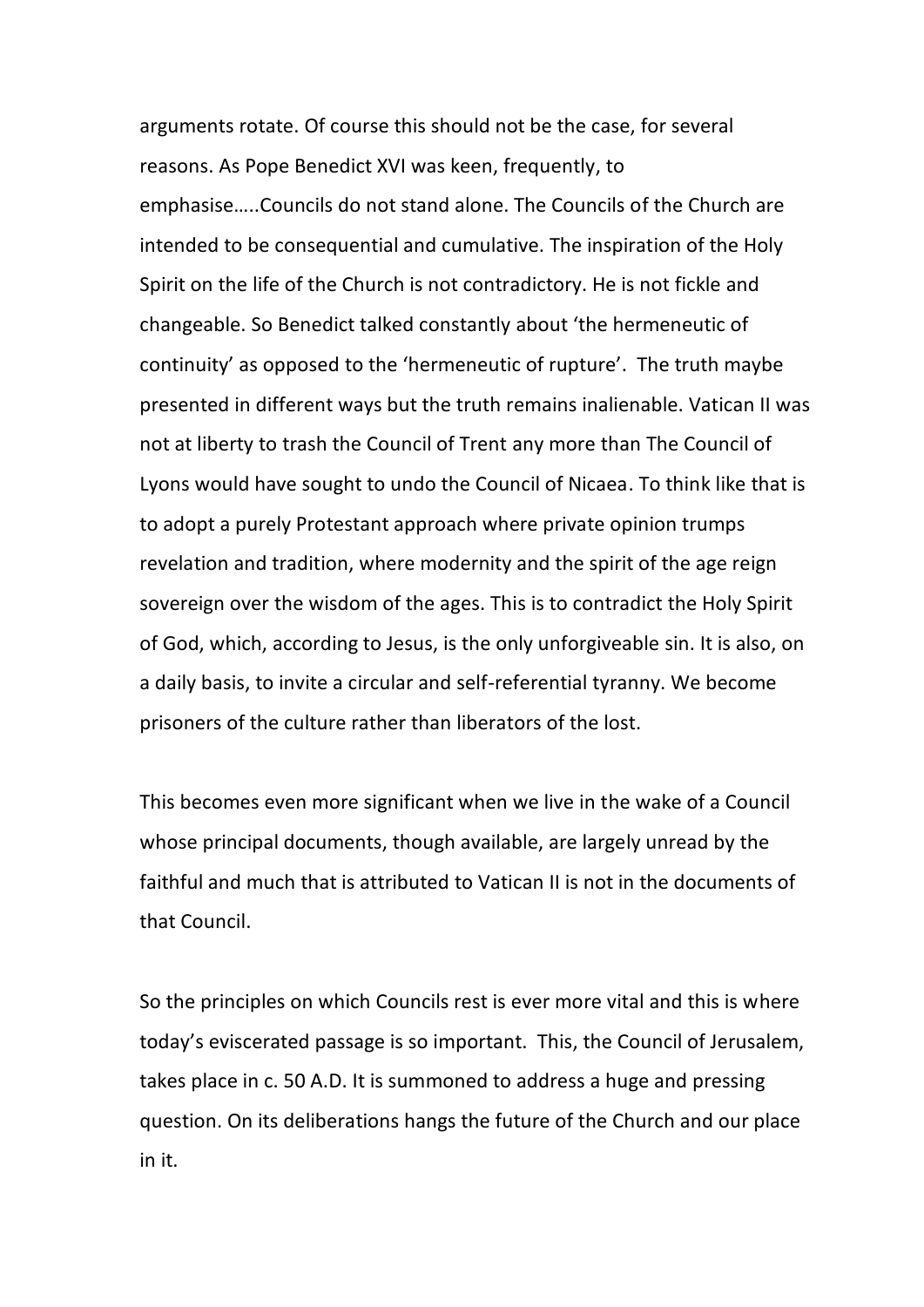The question is simple. Is the Ekklesia of God to remain a Jewish Sect or become the Universal Church?

The reason that this question arises is that the mission of the 'Followers of the Way' – Christianity's original name – has gone via Paul, Barnabas, Philip, Peter etc to preach in synagogues. Some have welcomed the Gospel. Others have rejected it. To many Christians' astonishment, the Gospel has been welcomed by many Gentiles, outsiders, pagans. They have 'converted'. They have been baptised. They have consequently exhibited gifts of the Holy Spirit. What does this mean? It is one thing for the miracle of the Pentecost to send thousands of pilgrim Jews back to the four corners of the known world (you remember that tongue twisting list in Acts 2 – Pamphylia , Phrygia, Cappadocia, Parthia etc) to spread the good news in the Jewish Diaspora that the Messiah has come. It is quite another to embrace the pagan converts from whom they have faithfully kept ritually separate. Thus the scene is set for a momentous decision. Should the Church remain exclusive or become inclusive? This sounds a very modern question but it is not. The inclusive option is certainly not an 'anything goes' resolution. It is a working out of John's key Gospel text - 3 v 16 - whosoever believes in me – who follows the Way. Can I be a follower of Jesus?

It is a big decision for the Ekklesia.

So the Council is summoned. The missionaries are welcomed and give account of their experiences on the road. The objectors to the inclusion of Gentiles put their case. There follows a long discussion. Then Peter, the senior apostle speaks. He recounts the experiences of the mission field and the undeniable activity of God's Holy Spirit in the lives of the Gentile converts. This reduces the assembly to silence. Then, finally, James speaks.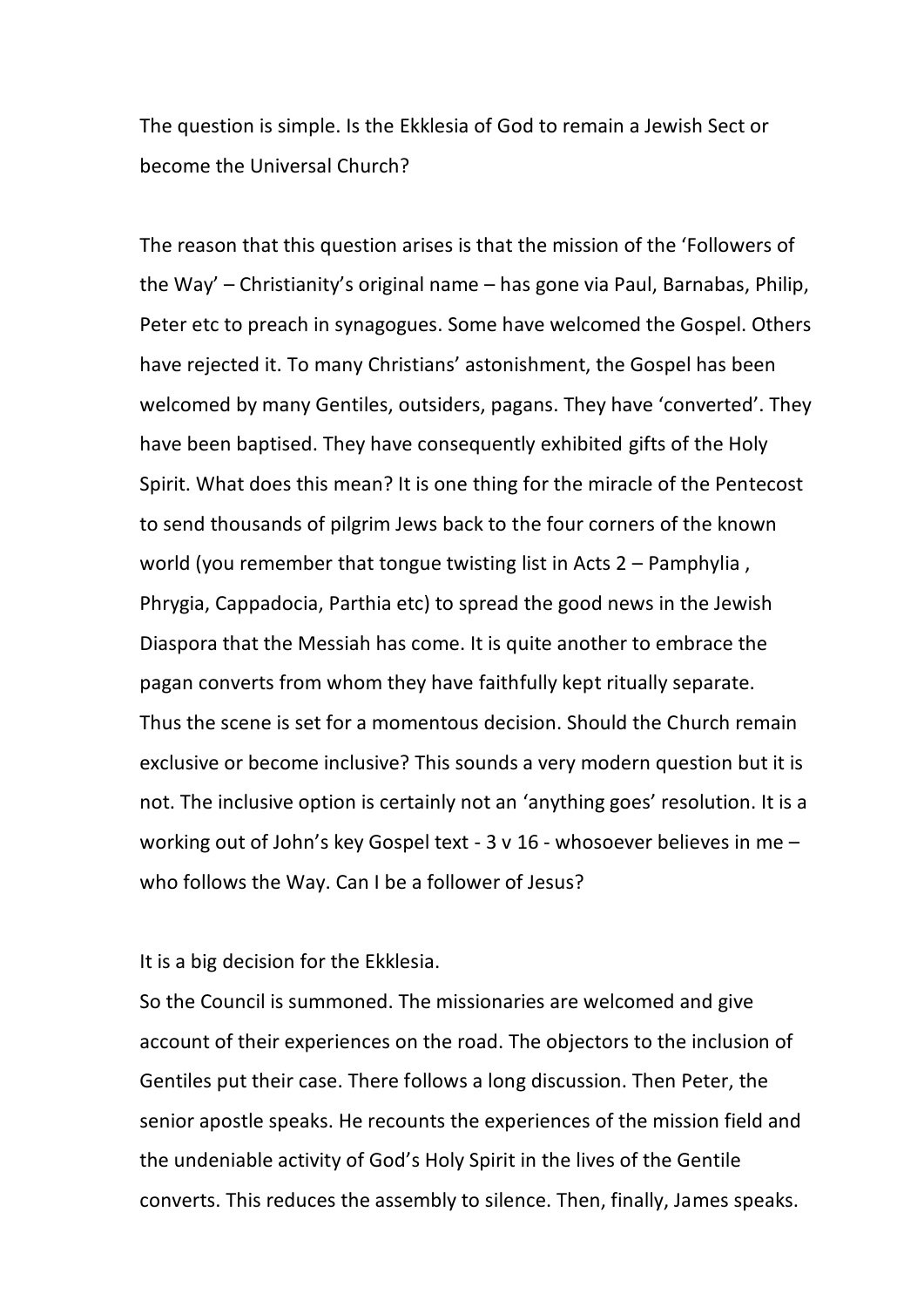He is the leader of the Jerusalem Church and, it is clear, is the best hope of the objectors. He is the 'conservative' – small 'c'. His response is critical to the future of the Church. James does not get carried away on a tide of emotion and the excitement of the moment. Rather, he examines the claims from the point of view of the 'traditio'. He turns to the Word of God, the Holy Scripture. This is vital.

His conclusion is summarised in an obscure text from the prophet Amos. In that text is encapsulated the understanding of the vocation of Israel, the vocation of the People of God. This vocation is, at once, exclusive and inclusive. God called Abraham to be the father of the chosen people. The Chosen People do not exist for their own sake but that, through them, the world might be blessed. Throughout their history there is a tension between the exclusive and the inclusive. The strain of exclusivity you find in, for example, Exodus and Judges and Ezra. The inclusivity is at work in Isaiah, Zechariah, Jonah & Ruth, for example. Both strains are correct. The Church/the People of God are useless if they simply become captives of the culture. Endlessly bleating, 'Be nice. Don't be mean', won't cut the mustard. WE PREACH SALVATION.

We have failed our vocation if we do not reach out to the world to convert it. James concludes that the Gentile mission is a valid continuation and fulfilment of the calling of God's people and imposes the requirement that the incomers renounce all association with demonic paganism and are sexually continent. The pattern is set for the Councils of the Church. Evidence. Yes. Debate. Yes. But overarching all, the touchstone of authenticity – the continuity and coherence of the Word and the Spirit. Exclusively committed to following the Way, that is Christ.